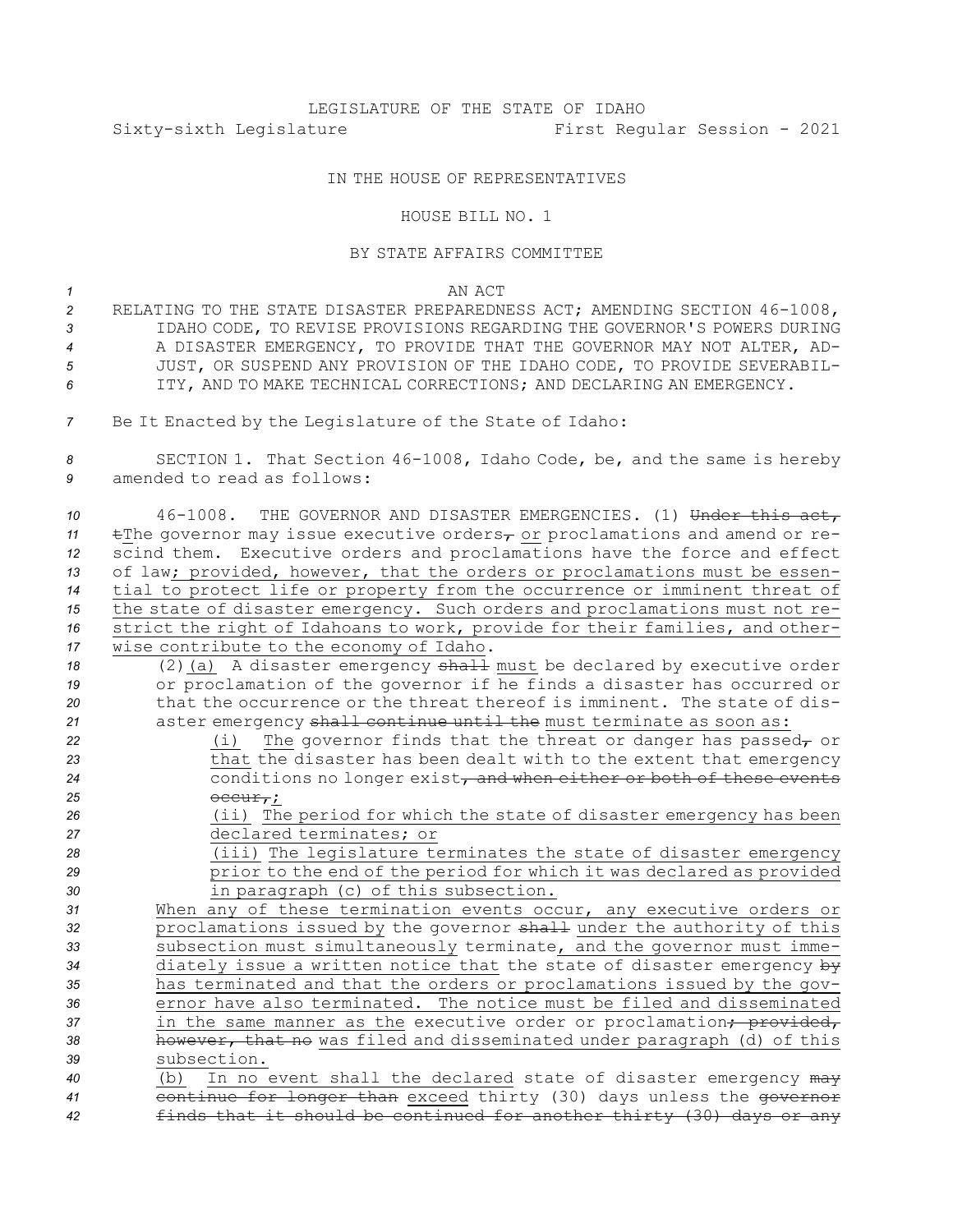**1 part thereof.** The legislature by concurrent resolution may terminate a legislature by concurrent resolution extends the duration of the state of disaster emergency. The governor may not circumvent the thirty (30) day limitation by redeclaring successive states of disaster emergency in the absence of an extension by the legislature.

 (c) If the legislature is in <sup>a</sup> regular or extraordinary session during any state of disaster emergency at any time. Thereupon, the governor shall issue an executive order or proclamation ending the state of dis- **aster emergency.**, the legislature may consider legislation to respond 10 to the disaster emergency, including appropriating necessary emergency funds. The legislature may modify, terminate, or extend the state of disaster emergency by concurrent resolution. The concurrent resolu- tion may impose conditions for either the termination or extension, and the governor must abide by the terms of the concurrent resolution. The legislature may extend the state of disaster emergency for any number of *<sup>16</sup>* days.

 (d) All executive orders or proclamations issued under this subsection shall indicate the nature of the disaster, the area or areas threatened, the area subject to the proclamation, and the conditions which are caus- ing the disaster. An executive order or proclamation shall be dissem- inated promptly by means calculated to bring its contents to the atten- tion of the general public and, unless the circumstances attendant upon the disaster prevent or impede, be promptly filed with the Idaho office of emergency management, the office of the secretary of state, and the office of the recorder of each county where the state of disaster emer-gency applies.

 (3) An executive order or proclamation of <sup>a</sup> state of disaster emergency shall activate the disaster response and recovery aspects of the state, lo- cal, and intergovernmental disaster emergency plans applicable to the po- litical subdivision or area in question and be authority for the deployment and use of any national guard forces to which the plan or plans apply and for use or distribution of any supplies, equipment, and materials and facilities assembled, stockpiled, or arranged to be made available pursuant to this act or any other provision of law relating to disaster emergencies.

 (4) During the continuance of any state of disaster emergency, the governor is commander-in-chief of the militia and may assume command of all 37 other national quard forces available for emergency duty. To the greatest extent practicable, the governor shall delegate or assign command au- thority by prior arrangement embodied in appropriate executive orders or regulations rules, but nothing herein restricts his authority to do so by orders issued at the time of the disaster emergency.

*<sup>42</sup>* (5) In addition to any other powers conferred upon the governor by law, *<sup>43</sup>* he may:

*<sup>44</sup>* (a) Suspend the provisions of any regulations rules prescribing the *<sup>45</sup>* procedures for conduct of public business that would in any way prevent, *<sup>46</sup>* hinder, or delay necessary action in coping with the emergency;

 (b) Utilize all state and federal resources of available to the state, including, but not limited to, those sums in the disaster emergency account as he shall deem necessary to pay obligations and expenses incurred during arising out of <sup>a</sup> declared state of disaster emergency,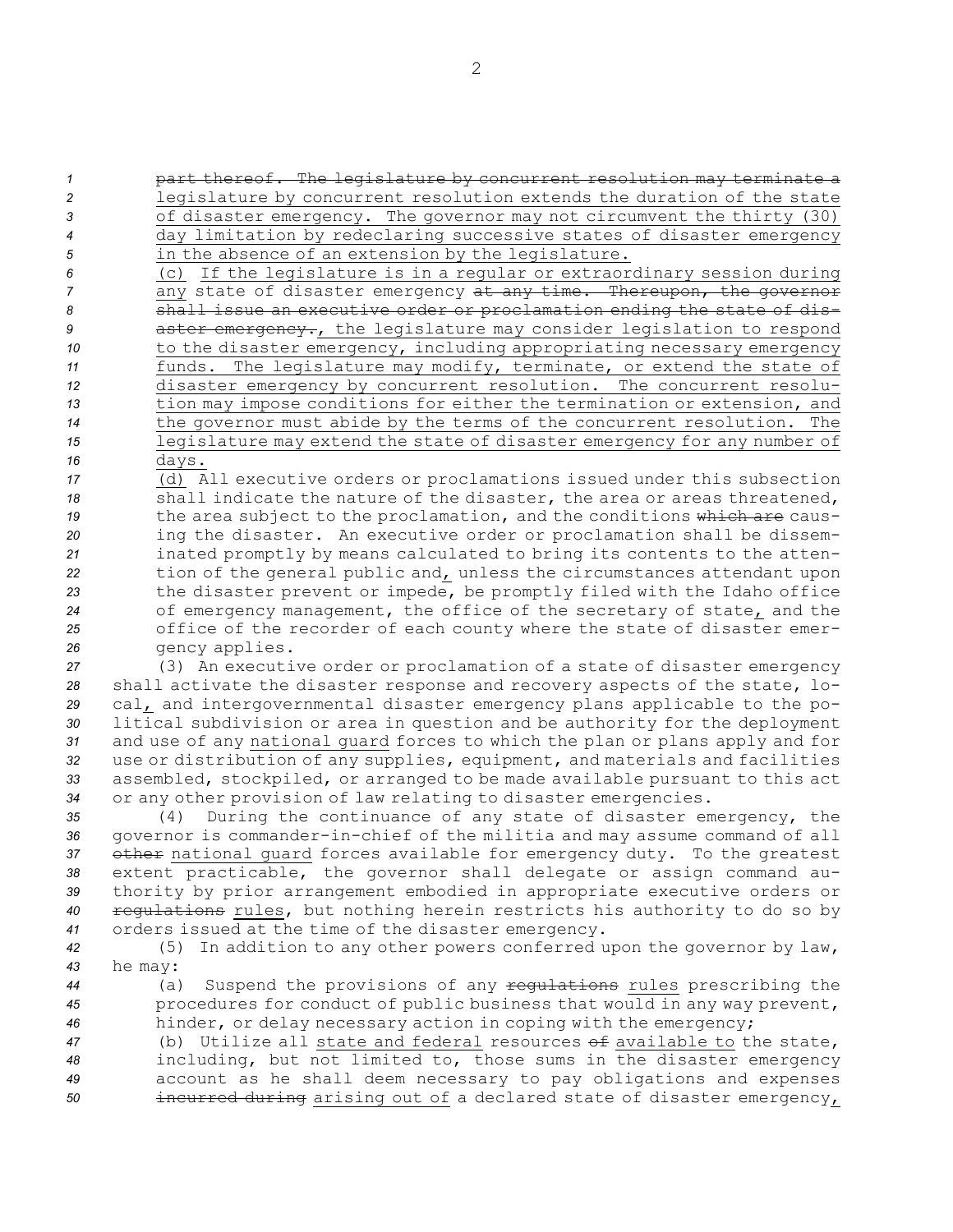subject to the one percent (1%) limitation on the revenues made avail- able by section 46-1005A(2)(b) and (c), Idaho Code, as set forth in section 46-1005A(3), Idaho Code; (c) Transfer the direction, personnel, or functions of state depart- ments and agencies or units thereof for the purpose of performing or fa- cilitating emergency services; (d) Subject to any applicable requirements for compensation under sec- tion 46-1012, Idaho Code, commandeer or utilize any private property, real or personal, if he finds this necessary to cope with the disaster emergency; (e) Direct and compel the evacuation of all or part of the population from any stricken or threatened area within the state if he deems this action necessary for the preservation of life or other disaster mitiga- tion, response, or recovery; (f) Prescribe routes, modes of transportation, and destinations in connection with evacuation; (g) Control ingress and egress to and from <sup>a</sup> disaster area, the movement of persons within the area, and the occupancy of premises therein; (h) Suspend or limit the sale, dispensing or transportation of alco- holic beverages, explosives except to the extent protected under sub- section (7) of this section in relation to firearms or ammunition, and combustibles; and (i) Make provision for the availability and use of temporary emergency *<sup>24</sup>* housing. (6) Whenever an emergency or <sup>a</sup> disaster has been declared to exist in Idaho by the pPresident of the United States under the provisions of the dis- aster relief act of 1974 (public law 93-288, 42 U.S.C. 5121), as amended, the governor may: (a) Enter into agreements with the federal government for the sharing of disaster recovery expenses involving public facilities; (b) Require as <sup>a</sup> condition of state assistance that <sup>a</sup> local taxing dis- trict be responsible for paying forty percent (40%) of the nonfederal share of costs incurred by the local taxing district that have been de- termined to be eligible for reimbursement by the federal government, provided that the total local share of eligible costs for <sup>a</sup> taxing dis- trict shall not exceed ten percent (10%) of the taxing district's tax charges authorized by section 63-802, Idaho Code; (c) Obligate the state to pay the balance of the nonfederal share of el- igible costs within local taxing entities qualifying for federal assis- tance; and (d) Enter into agreements with the federal government for the sharing of disaster assistance expenses to include individual and family grant programs. (7) During the continuance of any declared state of disaster emer- gency, neither the governor nor any agency of any governmental entity or political subdivision of the state shall impose restrictions on the lawful manufacturing, possession, transfer, sale, transport, storage, display or use of firearms or ammunition or otherwise limit or suspend any rights guaranteed by the United States constitution or constitution of the state of Idaho, including but not limited to the right to assemble for worship.

3